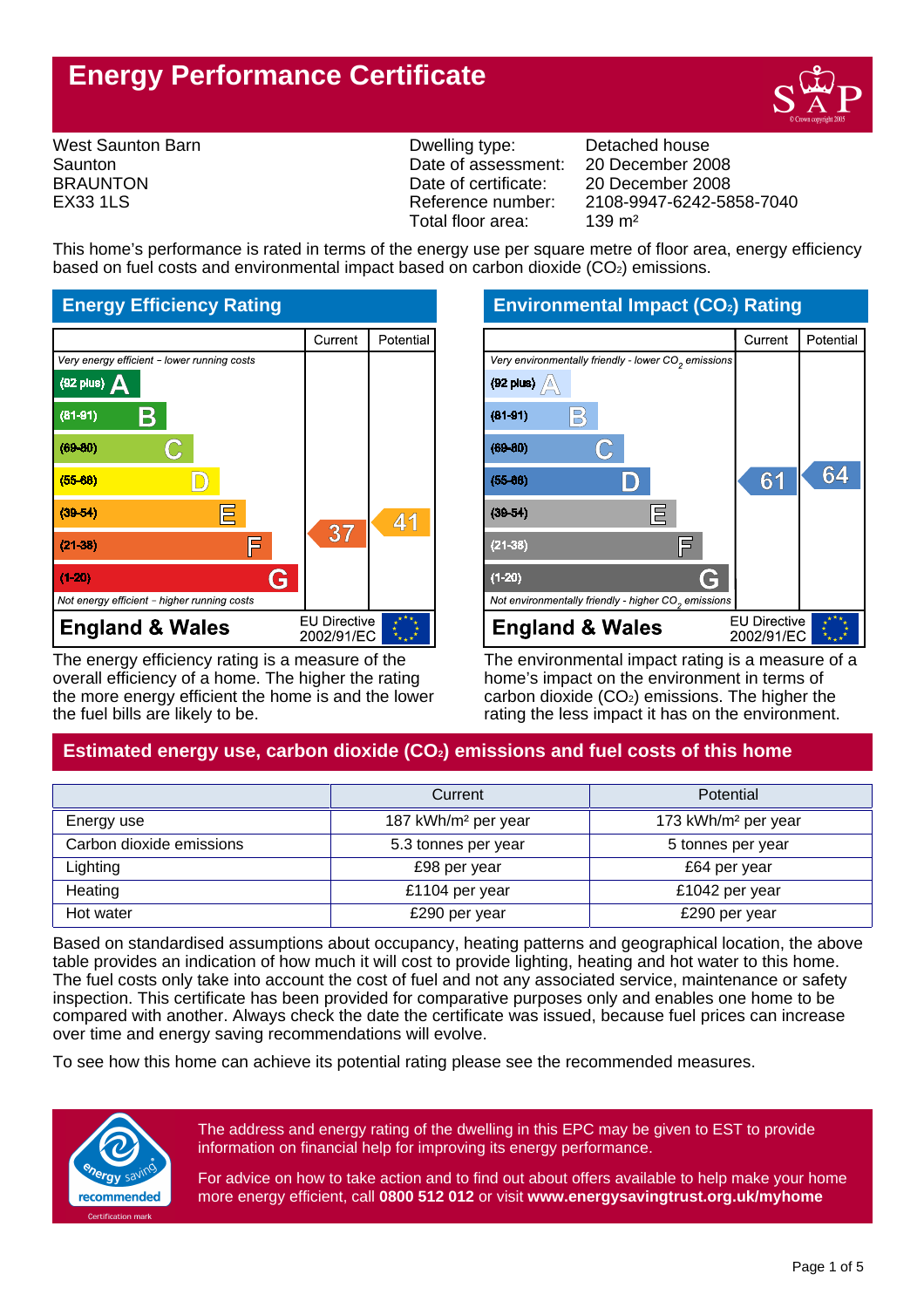## **About this document**

The Energy Performance Certificate for this dwelling was produced following an energy assessment undertaken by a qualified assessor, accredited by Quidos, to a scheme authorised by the Government. This certificate was produced using the RdSAP 2005 assessment methodology and has been produced under the Energy Performance of Buildings (Certificates and Inspections) (England and Wales) Regulations 2007 as amended. A copy of the certificate has been lodged on a national register.

Assessor's accreditation number: QUID200278 Assessor's name: Mr Paul Harper Address: 19 The Mount, Appledore

Phone number: 01237 421103 Fax number:<br>E-mail address: Related party disclosure:

Company name/trading name: South West Home Enegy Reports Bideford, EX39 1NZ

paulharperdea@hotmail.co.uk

### **If you have a complaint or wish to confirm that the certificate is genuine**

Details of the assessor and the relevant accreditation scheme are as above. You can get contact details of the accreditation scheme from our website at www.quidos.co.uk together with details of their procedures for confirming authenticity of a certificate and for making a complaint.

#### **About the bulding's performance ratings**

The ratings on the certificate provide a measure of the building's overall energy efficiency and its environmental impact, calculated in accordance with a national methodology that takes into account factors such as insulation, heating and hot water systems, ventilation and fuels used. The average Energy Efficiency Rating for a dwelling in England and Wales is band E (rating 46).

Not all buildings are used in the same way, so energy ratings use 'standard occupancy' assumptions which may be different from the specific way you use your home. Different methods of calculation are used for homes and for other buildings. Details can be found at www.communities.gov.uk/epbd

Buildings that are more energy efficient use less energy, save money and help protect the environment. A building with a rating of 100 would cost almost nothing to heat and light and would cause almost no carbon emissions. The potential ratings in the certificate describe how close this building could get to 100 if all the cost effective recommended improvements were implemented.

# **About the impact of buildings on the environment**

One of the biggest contributors to global warming is carbon dioxide. The way we use energy in buildings causes emissions of carbon. The energy we use for heating, lighting and power in homes produces over a quarter of the UK's carbon dioxide emissions and other buildings produce a further one-sixth.

The average household causes about 6 tonnes of carbon dioxide every year. Adopting the recommendations in this report can reduce emissions and protect the environment. You could reduce emissions even more by switching to renewable energy sources. In addition there are many simple every day measures that will save money, improve comfort and reduce the impact on the environment. Some examples are given at the end of this report.

#### **Visit the Government's website at www.communities.gov.uk/epbd to:**

- Find how to confirm the authenticity of an energy performance certificate
- Find how to make a complaint about a certificate or the assessor who produced it
- Learn more about the national register where this certificate has been lodged
- Learn more about energy efficiency and reducing energy consumption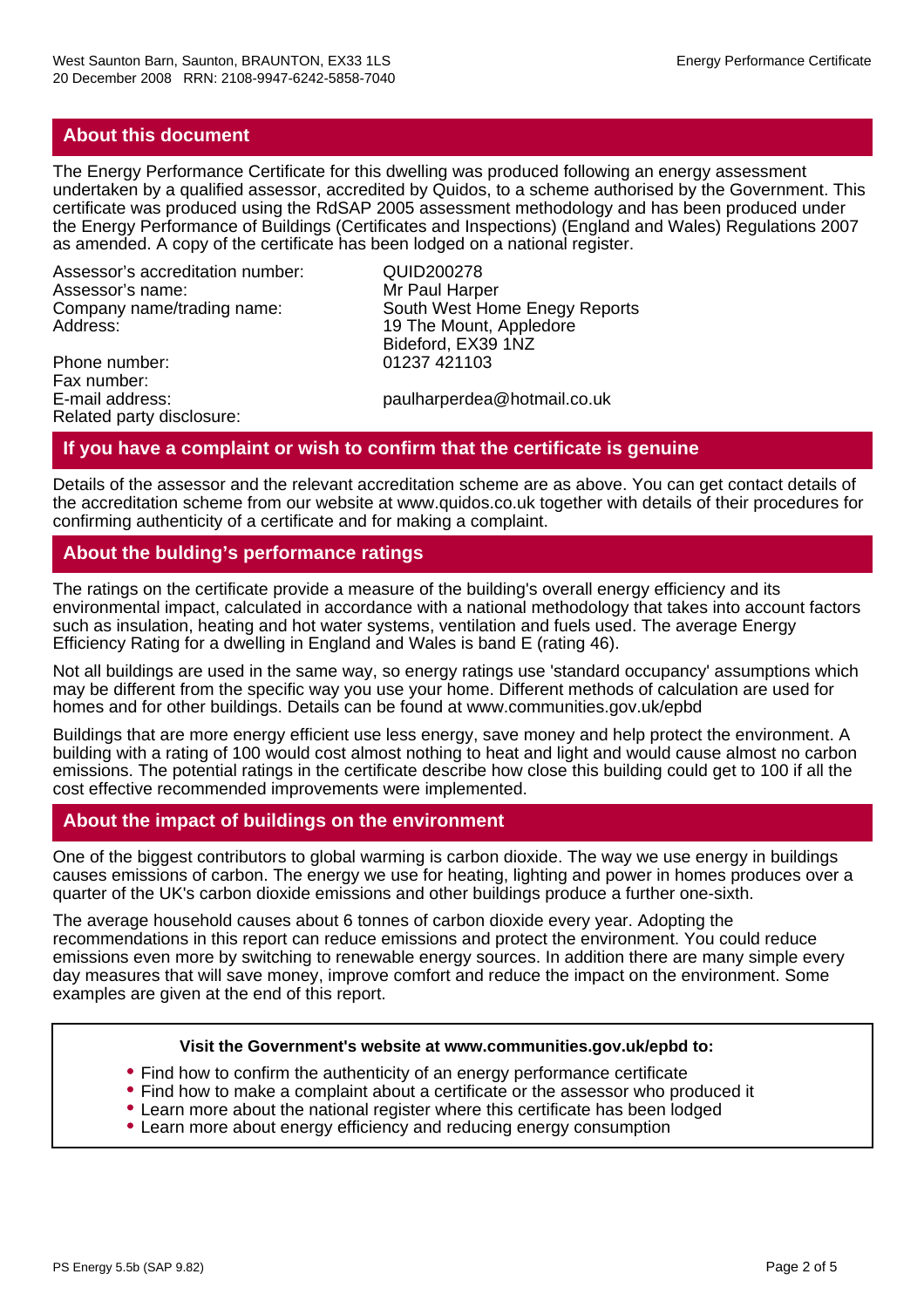# **Recommended measures to improve this home's energy performance**

BRAUNTON EX33 1LS

West Saunton Barn **Date of Certificate** 2008 20 December 2008<br>
Saunton 2108-9947-6242-58 Saunton Reference Number 2108-9947-6242-5858-7040

# **Summary of this home's energy performance related features**

The following is an assessment of the key individual elements that have an impact on this home's performance rating. Each element is assessed against the following scale: Very poor / Poor / Average / Good / Very good.

| Element                                     | Description                                 | Current performance      |               |
|---------------------------------------------|---------------------------------------------|--------------------------|---------------|
|                                             |                                             | <b>Energy Efficiency</b> | Environmental |
| Walls                                       | Cavity wall, filled cavity                  | Good                     | Good          |
| Roof                                        | Pitched, 300+ mm loft insulation            | Very good                | Very good     |
| Floor                                       | Suspended, no insulation (assumed)          |                          |               |
| Windows                                     | Fully double glazed                         | Average                  | Average       |
| Main heating                                | Boiler and radiators, lpg (bottled)         | Very poor                | Good          |
| Main heating controls                       | Programmer and room thermostat              | Poor                     | Poor          |
| Secondary heating                           | None                                        |                          |               |
| Hot water                                   | From main system                            | Very poor                | Good          |
| Lighting                                    | Low energy lighting in 48% of fixed outlets | Good                     | Good          |
| Current energy efficiency rating            |                                             | F 37                     |               |
| Current environmental impact $(CO2)$ rating |                                             |                          | D 61          |

#### **Low and zero carbon energy sources**

None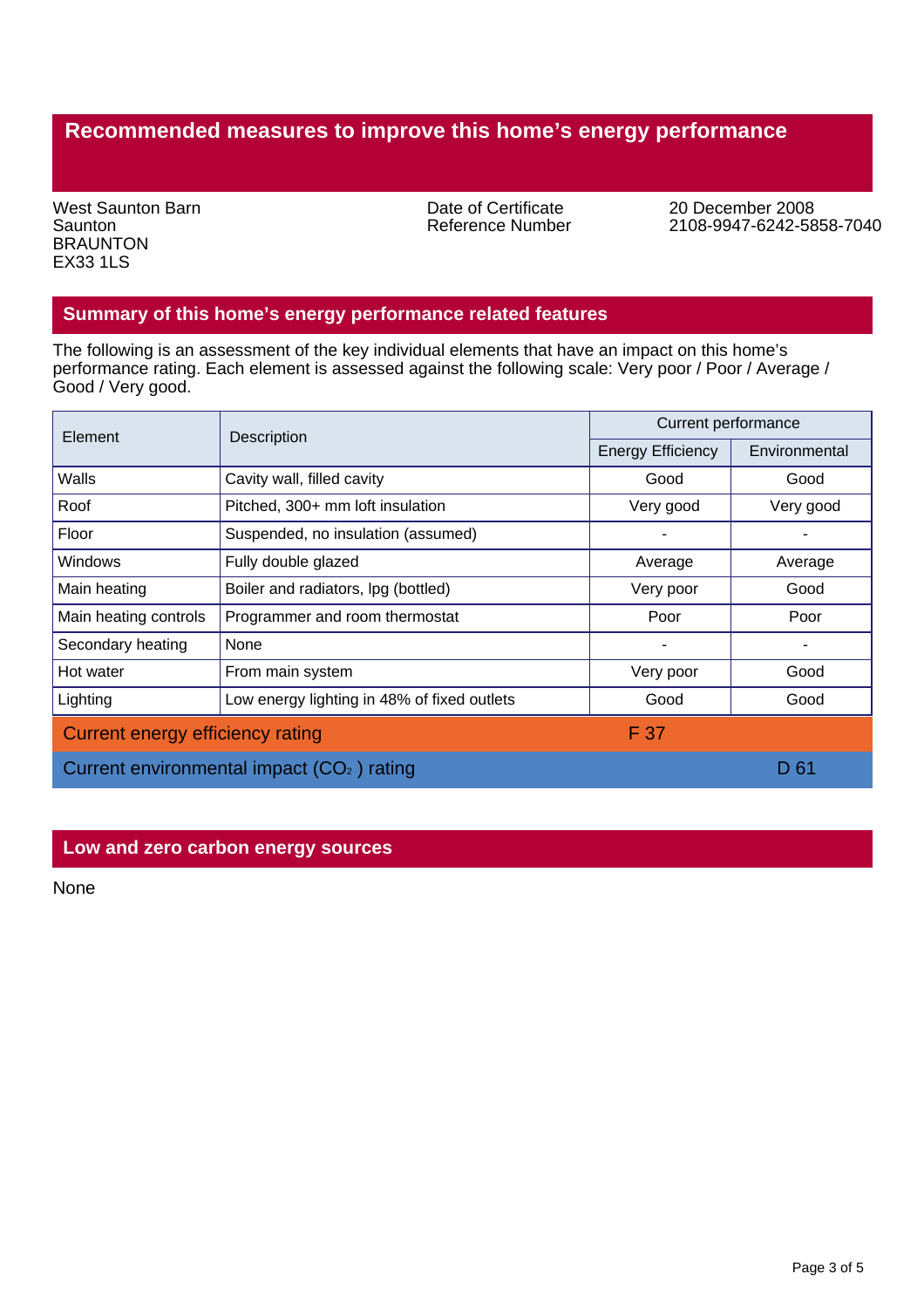# **Recommendations**

The measures below are cost effective. The performance ratings after improvement listed below are cumulative, that is they assume the improvements have been installed in the order that they appear in the table.

| Lower cost measures (up to £500)                         | Typical savings per<br>year | Performance ratings after improvement |                      |
|----------------------------------------------------------|-----------------------------|---------------------------------------|----------------------|
|                                                          |                             | Energy efficiency                     | Environmental impact |
| Low energy lighting for all fixed outlets                | £16                         | F 38                                  | D <sub>62</sub>      |
| Upgrade heating controls                                 | £79                         | E 41                                  | D 64                 |
| Total                                                    | £95                         |                                       |                      |
| Potential energy efficiency rating                       | E 41                        |                                       |                      |
| Potential environmental impact (CO <sub>2</sub> ) rating |                             | D 64                                  |                      |

# **Further measures to achieve even higher standards**

None

Improvements to the energy efficiency and environmental impact ratings will usually be in step with each other. However, they can sometimes diverge because reduced energy costs are not always accompanied by a reduction in  $(CO<sub>2</sub>)$  emissions.